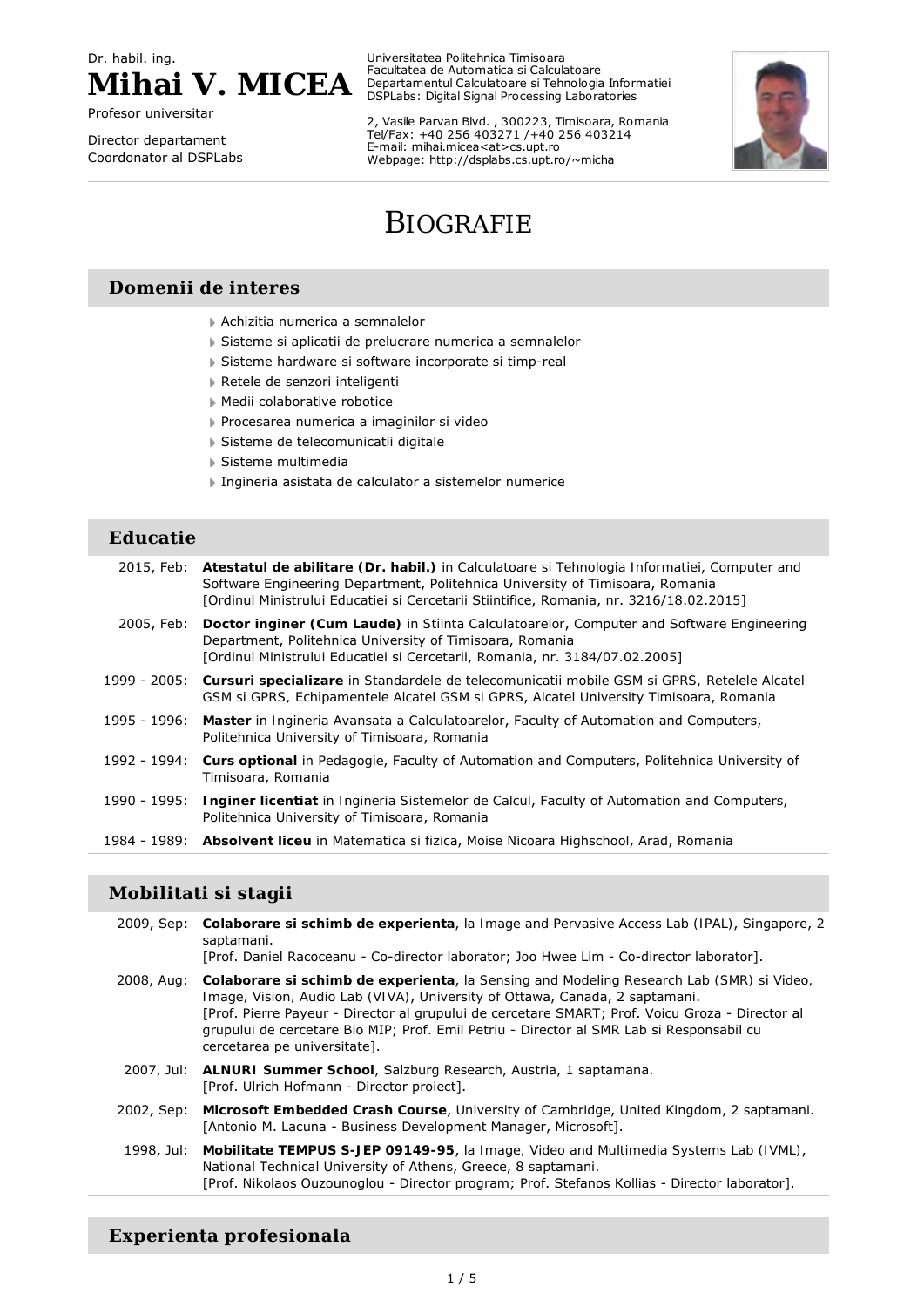|              | 2013 - pres: Profesor universitar, Computer and Software Engineering Department, Politehnica University<br>of Timisoara, Romania       |
|--------------|----------------------------------------------------------------------------------------------------------------------------------------|
|              | 2006 - 2013: Conferentiar universitar, Computer and Software Engineering Department, Politehnica<br>University of Timisoara, Romania   |
|              | 2001 - 2006: Sef de Lucrari universitar, Computer and Software Engineering Department, Politehnica<br>University of Timisoara, Romania |
| 1998 - 2001: | Inginer de sistem si administrator retea, Rectorate, Politehnica University of Timisoara,<br>Romania                                   |
| 1996 - 1998: | Inginer de sistem si administrator retea, Departamentul Internet, Lasting System SRL.,<br>Timisoara, Romania                           |
|              | 1996 - 2001: Asistent universitar, Computer and Software Engineering Department, Politehnica University<br>of Timisoara, Romania       |
| 1995 - 1998: | Inginer de sistem si administrator retea, Network Operation Center (NOC), Politehnica<br>University of Timisoara, Romania              |
|              | 1994 - 1995: Programator si manager baze de date, S.C.A. Company SRL., Timisoara, Romania                                              |
|              |                                                                                                                                        |

## **Experienta administrativa**

|                 | 2016 - pres: Director departament, Department of Computer and Information Technology, Politehnica<br>University of Timisoara, Romania                                                                                 |
|-----------------|-----------------------------------------------------------------------------------------------------------------------------------------------------------------------------------------------------------------------|
| $2012 - pres:$  | Membru votat al Senatului Universitatii, Politehnica University of Timisoara, Romania                                                                                                                                 |
| $2011 - pres:$  | Director adjunct, Research Center in Computing and Information Technology (CCCTI),<br>Computer and Software Engineering Department, Politehnica University of Timisoara, Romania                                      |
| $2010 - pres:$  | Membru al Comitetului de Directie, Politehnica Timisoara Foundation, Romania                                                                                                                                          |
| 2010 - 2015:    | Secretar Stiintific pe departament, Computer and Software Engineering Department,<br>Politehnica University of Timisoara, Romania                                                                                     |
| 2009 - pres:    | Membru al Comisiei de Master, domeniul Calculatoare si Tehnologia Informatiei, Computer<br>and Software Engineering Department, Politehnica University of Timisoara, Romania                                          |
| $2008 - pres:$  | Responsabil program de studii, Master of Information Technology, Faculty of Automation and<br>Computers, Politehnica University of Timisoara, Romania                                                                 |
| $2008 - pres:$  | Membru al Comisiei de Licenta, domeniul Calculatoare si Tehnologia Informatiei, Computer<br>and Software Engineering Department, Politehnica University of Timisoara, Romania                                         |
| $2008 - pres:$  | Membru al Comisiei Cercetare stiintifica, Contracte, Programe doctorale si Imagine a<br>Facultatii, Faculty of Automation and Computers, Politehnica University of Timisoara, Romania                                 |
| $2008 - pres:$  | Membru al Comisiei Resurse materiale, finaciare si Burse a Facultatii, Faculty of<br>Automation and Computers, Politehnica University of Timisoara, Romania                                                           |
| 2008 - pres:    | Membru votat al Consiliului Facultatii, Faculty of Automation and Computers, Politehnica<br>University of Timisoara, Romania                                                                                          |
| $2005 - 2016$ : | Membrul al Comisiei Tehnice de Evaluare, proceduri de achizitie la nivelul Universitatii si al<br>Facultatii, Politehnica University of Timisoara, Romania                                                            |
| $2000 - pres:$  | Membru votat al Consiliului Departamentului, Computer and Software Engineering<br>Department, Politehnica University of Timisoara, Romania                                                                            |
| 2000 - 2015:    | Responsabil cu imaginea departamentului, Computer and Software Engineering<br>Department, Politehnica University of Timisoara, Romania                                                                                |
| $2000 - 2009$ : | Responsabil al site-ului Web al departamentului, Computer and Software Engineering<br>Department, Politehnica University of Timisoara, Romania                                                                        |
| 1999 - 2006:    | Initiator si Director executiv, Programul de parteneriat Motorola Company - Universitatea<br>Politehnica din Timisoara, Computer and Software Engineering Department, Politehnica<br>University of Timisoara, Romania |
|                 | 1996 - 2015: Membru al Comisiei Centrale de Admitere, Politehnica University of Timisoara, Romania                                                                                                                    |

## **Experienta stiintifica**

1996 - pres: Autor sau titular a peste **20 module didactice**, incluzand Cursuri (5), Laboratoare (3), Seminarii (12): *Elemente de cercetare stiintifica* (Cursuri), Semestru toamna, Master of Computer Engineering si Master of Information Technology, Faculty of Automation and Computing, Politehnica University of Timisoara, Romania

- *Sisteme multimedia* (Cursuri), Semestrul 8, anul 4, Licenta Calculatoare, Faculty of Automation and Computing, Politehnica University of Timisoara, Romania
- *Prelucrarea numerica avansata a semnalelor* (Cursuri), Semestru toamna, Master of Computer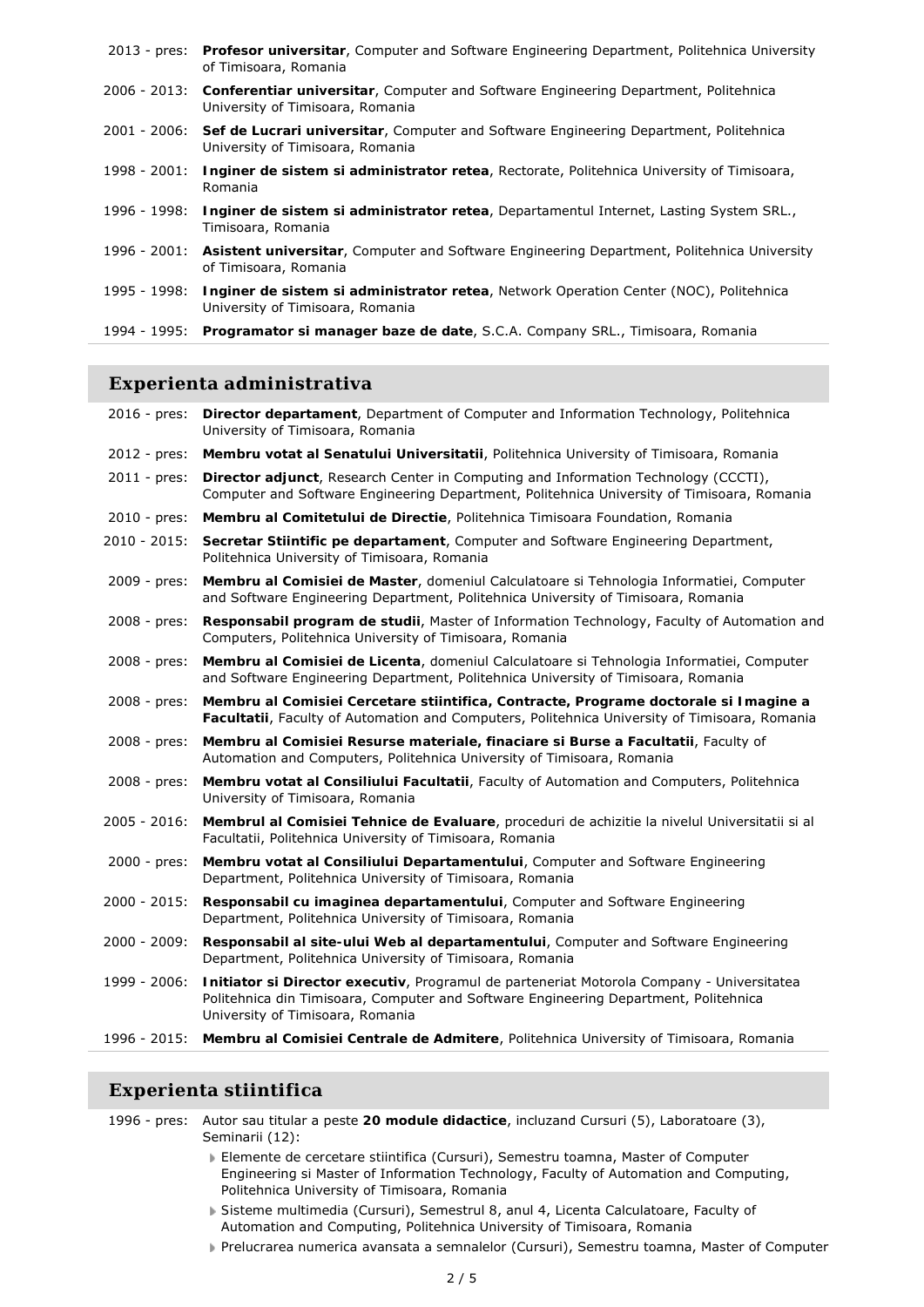Engineering si Master of Information Technology, Faculty of Automation and Computing, Politehnica University of Timisoara, Romania

- *Telecomunicatii digitale* (Cursuri), Semestrul 7, anul 4, Licenta Calculatoare, Faculty of Automation and Computing, Politehnica University of Timisoara, Romania
- *Prelucrarea numerica a semnalelor* (Cursuri), Semestrul 5, anul 3, Licenta Calculatoare, Faculty of Automation and Computing, Politehnica University of Timisoara, Romania
- 1997 pres: Peste **110 lucrari publicate**, in calitate de unic autor (24), prim autor (25) sau coautor:
	- 3 Carti
	- ▶ 7 Capitole de carte
	- 8 Manuale
	- 1 Lucrari laborator
	- ▶ 1 Teze abilitare
	- **1 Teze doctorat**
	- **3 Referate doctorat**
	- **33 Articole jurnal**
	- ▶ 49 Articole conferinta
	- ▶ 4 Note aplicatii industriale
	- Aceste lucrari sunt **citate in peste 217 articole stiintifice**, publicate de alti autori in domeniu
- 2013 pres: Autor sau coautor a **3 brevete de inventie si proprietate industriala** internationale sau nationale
- 1995 pres: Implicat in peste **48 granturi, contracte si proiecte de cercetare-dezvoltare** internationale si nationale, in calitate de director (21), responsabil proiect partener sau tema cercetare (7), sau membru in echipa de proiect:
	- **3 Granturi CDI internationale**
	- **126 Granturi CDI nationale**
	- ▶ 11 Contracte CDI
	- **▶ 7 Programe de parteneriat**
	- **1** Proiecte de dezvoltare

Valoarea totala gestionata ca director sau responsabil de proiect: **+ 1098904 EUR**

- 2017 pres: **Membru al Comitetului International de Program (IPC) si Editor Asociat**, la conferinte stiintifice nationale si internationale, incluzand:
	- 2017 2018: *IEEE International Conference on System Theory, Control and Computing, ICSTCC*, IEEE, Control Systems Society, Sinaia, Romania, *la 2 editii*: • ICSTCC 2017; • ICSTCC 2018
- 2015 pres: **Calitatea de Conducator de Doctorat**, Calculatoare si Tehnologia Informatiei, Politehnica University of Timisoara, Romania
- 2014 pres: **Presedinte General**, la conferinte stiintifice nationale si internationale, incluzand: 2014, Oct: *IEEE International Symposium on Robotic and Sensors Environments, ROSE 2014*, IEEE, Instrumentation and Measurement Society, Timisoara, Romania
	- 2010, Jul: **Coordonator stagiu tehnic**, EU Erasmus Lifelong Learning Programme, DSPLabs, Digital Signal Processing Labs Timisoara, Romania, Departamentul Calculatoare, Universitatea Politehnica din Timisoara
- 2008 pres: **Presedinte sesiune / tematica**, la conferinte stiintifice nationale si internationale, incluzand:
	- 2018, May: *IEEE International Symposium on Applied Computational Intelligence and Informatics, SACI 2018*, IEEE, Timisoara, Romania, Sesiunea plenara III
	- 2016, May: *IEEE International Symposium on Applied Computational Intelligence and Informatics, SACI 2016*, IEEE, Timisoara, Romania, Sesiunea plenara III
	- 2014, Oct: *IEEE International Symposium on RObotic and Sensors Environments, ROSE 2014*, IEEE, Instrumentation and Measurement Society, Timisoara, Romania, Sesiunea - *Mobile Robots*
	- 2013, May: *IEEE International Symposium on Applied Computational Intelligence and Informatics, SACI 2013*, IEEE, Timisoara, Romania, Sesiunea speciala - *PhD Student Research in Applied Informatics I*
	- 2012, Nov: *IEEE International Symposium on RObotic and Sensors Environments, ROSE 2012*, IEEE, Instrumentation and Measurement Society, Magdeburg, Germany, Sesiunea - *Intelligent Sensing and New Sensor Technologies*
	- 2011, Nov: *International Congress on Computer Applications and Computational Science, CACS 2011*, International Research Alliance for Science and Technology (IRAST), Indonesia, Sesiunea 3 - *Computer Networks and Communications*
	- 2008, Jun: *International Conference of Technical Informatics, CONTI 2008*, Politehnica University of Timisoara, Romania, Sectiunea C-3 - *Embedded Systems*
- 2008 pres: **Expert evaluator**, Consiliul National al Cercetarii Stiintifice din Invatamantul Superior (CNCSIS-UEFISCSU), Ministry of Education, Research and Innovation, Bucharest, Romania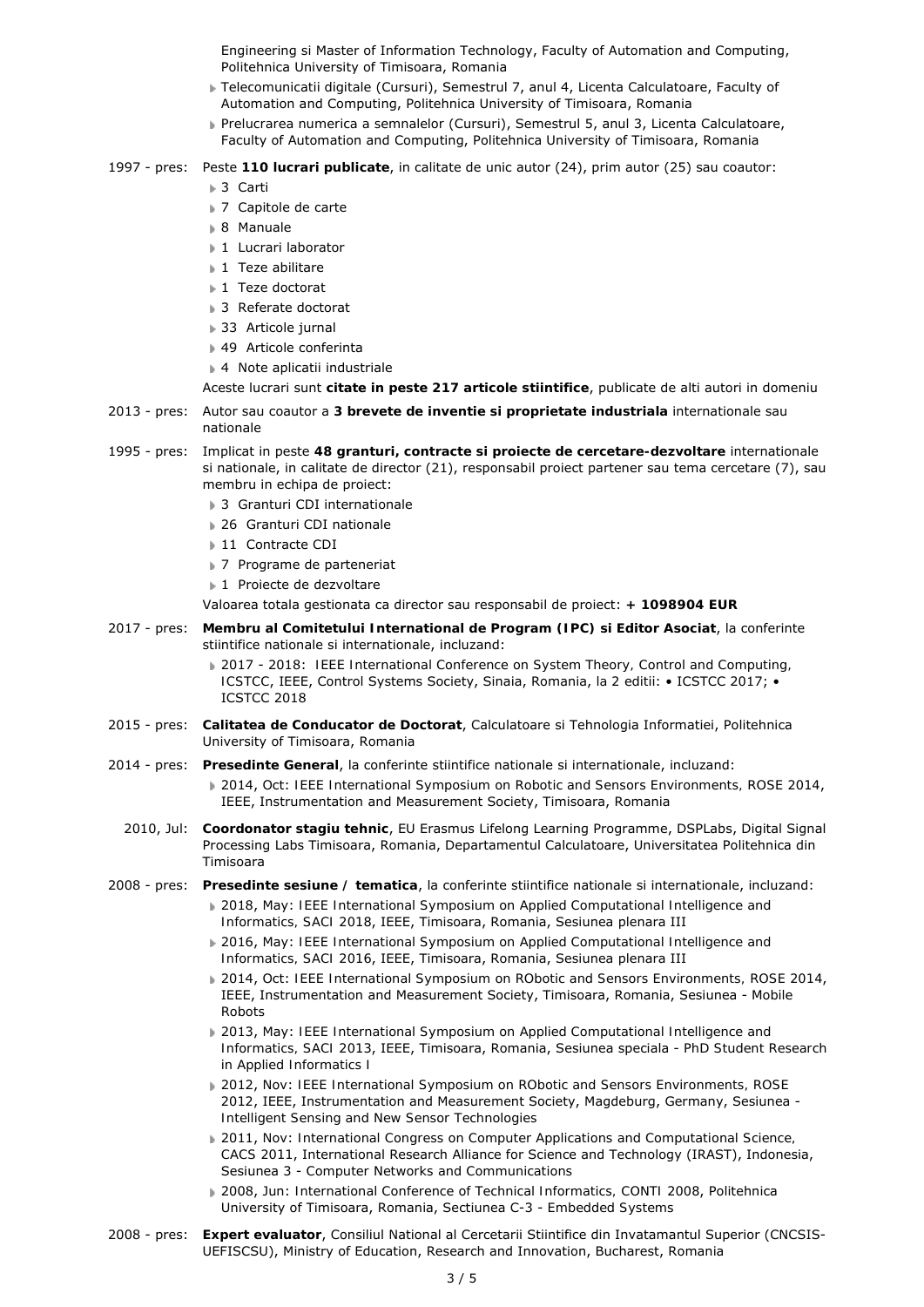- 2005 2008: **Membru in Colectivul de Redactie**, Annual Report of the Faculty of Automation and Computers, Politehnica University of Timisoara, Romania
- 2002 pres: **Membru al Comitetului Tehnic de Program (TPC) si Recenzor**, la conferinte stiintifice nationale si internationale, incluzand:
	- 2015 2018: *IEEE International Conference on Intelligent Computer Communication and Processing, ICCP*, IEEE Romania Section, Cluj-Napoca, Romania, *la 4 editii*: • ICCP 2015; • ICCP 2016; • ICCP 2017; • ICCP 2018
	- 2014, Jun: *IEEE International Symposium on Innovations in Intelligent Systems and Applications, INISTA 2014*, IEEE Italy Section, Alberobello, Italy
	- 2013, Nov: *Annual Conference of the IEEE Industrial Electronics Society, IECON 2013*, IEEE, Industrial Electronics Society, Vienna, Austria
	- 2013 2015: *IEEE International Conference on Computational Intelligence and Virtual Environments for Measurement Systems and Applications, CIVEMSA*, IEEE, Instrumentation and Measurement Society, *la 3 editii*: • CIVEMSA 2013, Milan, Italy; • CIVEMSA 2014, Ottawa, Canada; • CIVEMSA 2015, Shenzhen, China
	- 2011 2013: *IEEE International Conference on Robotics and Automation, ICRA*, IEEE, Robotics and Automation Society, *la 2 editii*: • ICRA 2011, Shanghai, China; • ICRA 2013, Karlsruhe, Germany
	- 2009 2012: *IEEE International Conference on Virtual Environments: Human-Computer Interfaces and Measurement Systems, VECIMS*, IEEE, Instrumentation and Measurement Society, *la 4 editii*: • VECIMS 2009, Hong Kong, China; • VECIMS 2010, Taranto, Italy; • VECIMS 2011, Ottawa, Canada; • VECIMS 2012, Tianjin, China
	- 2009 2014: *IEEE International Workshop on RObotic and Sensors Environments, ROSE*, IEEE, Instrumentation and Measurement Society, *la 6 editii*: • ROSE 2009, Lake Como, Italy; • ROSE 2010, Phoenix, AZ, USA; • ROSE 2011, Montreal, Canada; • ROSE 2012, Magdeburg, Germany; • ROSE 2013, Washington, DC, USA; • ROSE 2014, Timisoara, Romania
	- 2008, Jun: *International Conference of Technical Informatics, CONTI 2008*, Politehnica University of Timisoara, Romania
	- 2002 2010: *International Conference on Development and Application Systems, DAS*, Stefan cel Mare University of Suceava, Romania, *la 5 editiii*: • DAS 2002; • DAS 2004; • DAS 2006; • DAS 2008; • DAS 2010
- 2001 pres: **Recenzor**, pentru jurnale si periodice stiintifice, incluzand:
	- 2017 pres: *Reliability Engineering & System Safety*, Elsevier B. V., Amsterdam, The Netherlands, ISSN 0951-8320
	- 2013 pres: *Journal of Systems and Software*, Elsevier B. V., Amsterdam, The Netherlands, ISSN 0164-1212
	- 2009, Dec: *Electronics and Electrical Engineering*, Kaunas University of Technology, Kaunas, Lithuania, ISSN 1392-1215
	- 2005 pres: *IEEE Transactions on Instrumentation and Measurement*, IEEE, Instrumentation and Measurement Society, USA, ISSN 0018-9456
	- 2004 2008: *Scientific Bulletin of the UPT: Transactions on Automatic Control and Computer Science*, Politehnica University of Timisoara, Romania, ISSN 1224-600X
	- 2001 pres: *Advances in Electrical and Computer Engineering*, Stefan cel Mare University of Suceava, Romania, ISSN 1582-7445
- 1999 2006: **Initiator si Director executiv**, Motorola DSP Applications Lab in Timisoara (DALT), Computer and Software Engineering Department, Politehnica University of Timisoara, Romania
- 1999 2000: **Consultant stiintific**, Panlatin Internet Glossary, Ministry of Public Works and Government Services, Canada, sectiunea de limba romana, ISBN 0-662-31313-5
- 1996 pres: **Presedinte sau membru al Comitetului de Organizare**, la conferinte stiintifice nationale si internationale, incluzand:
	- 2013 2018: *IEEE International Symposium on Applied Computational Intelligence and Informatics, SACI*, IEEE, Timisoara, Romania, *la 5 editii*: • SACI 2013; • SACI 2014; • SACI 2015; • SACI 2016; • SACI 2018
	- 1996 2002: *International Conference of Technical Informatics, CONTI*, Politehnica University of Timisoara, Romania, *la 4 editii*: • CONTI 1996; • CONTI 1998; • CONTI 2000; • CONTI 2002
- 1995 pres: **Initiator si Coordonator**, Digital Signal Processing Labs Timisoara (DSPLabs), Computer and Software Engineering Department, Politehnica University of Timisoara, Romania

#### **Afilieri**

| 2018 - pres: Membru Senior, Institute of Electrical and Electronics Engineers (IEEE), USA |
|-------------------------------------------------------------------------------------------|
| 2002 - 2018: Membru, Institute of Electrical and Electronics Engineers (IEEE), USA        |
| 2002 - pres: Membru profesional, Association for Computing Machinery (ACM), USA           |